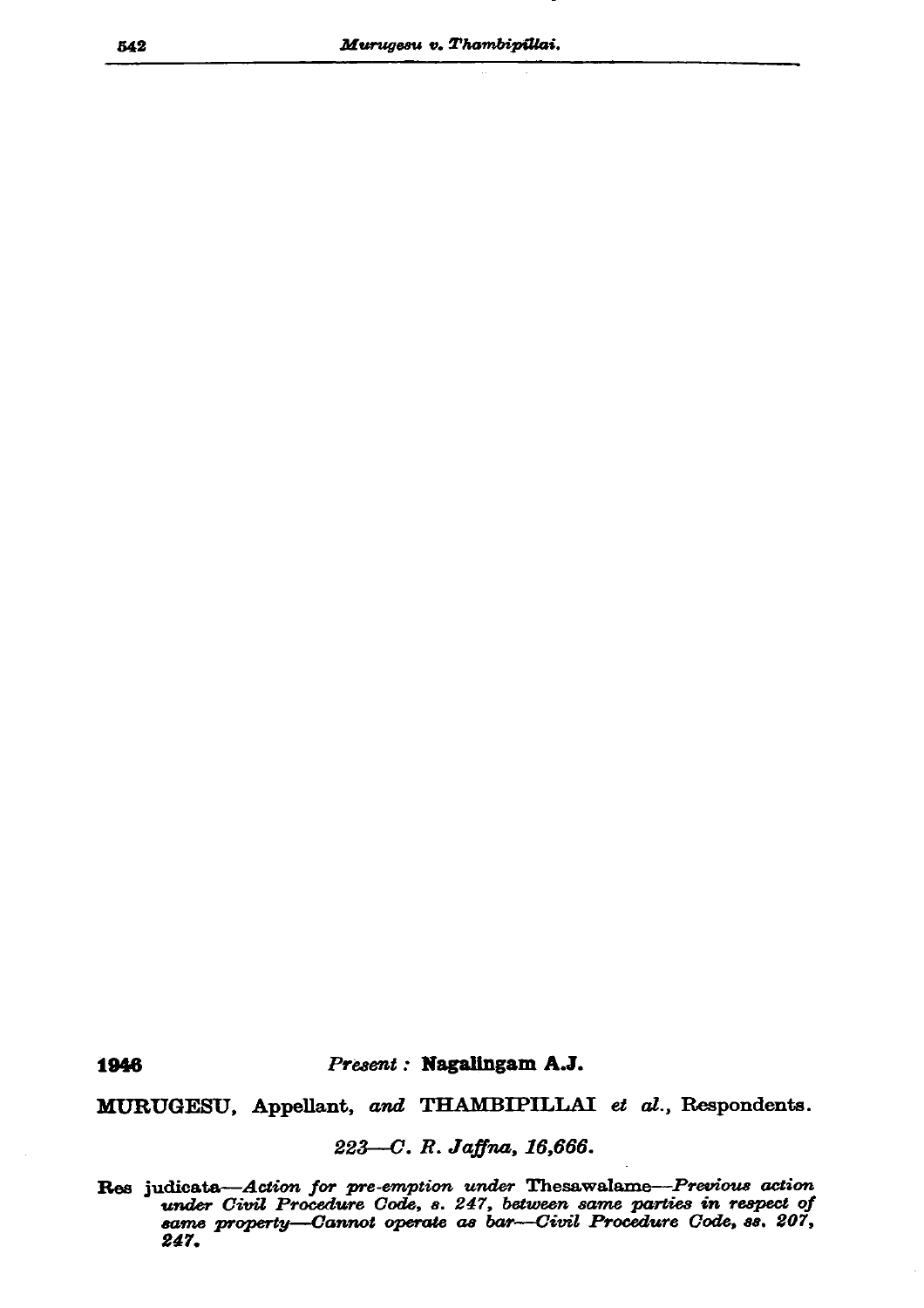Where a vendee of certain lands brings an action under section 247 of the Civil Procedure Code against his vendor and a person who holds a decree against the vendor asking for a declaration that the lands are not liable to be seized and sold under the decree in favour of the decree holder, judgment given in favour of the vendee cannot operate as res judicata in an action subsequently brought by the decree holder against the vendor and vendee claiming a right of pre-emption in respect of the same lands. The cause of action that gives rise to an action to pre-empt is entirely independent of and totally unconnected with the cause of action giving rise to a 247 action.

PPEAL from a judgment of the Commissioner of Requests, Jaffna.

N. Kumarasingham, for the plaintiff, appellant.

No appearance for the defendants, respondents.

Cur. adv. vult.

November 25, 1946. NAGALINGAM A.J.-

This is an action under the Thesawalame by the plaintiff, whom I shall refer to hereafter as the pre-emptor, to pre-empt certain lands described in the schedule to the plaint which he alleged had been transferred by the 1st defendant, the vendor, to the 2nd defendant, the vendee, in derogation of the plaintiff's right, and the only point for decision on appeal is whether the action is barred by certain proceedings had between the parties in an earlier case.

The history of and the facts relating to the earlier case are as follows. The pre-emptor and another by virtue of a decree entered in their favour against the vendor, the judgment-debtor, had caused the Fiscal to seize the lands in question. Prior to the date of seizure the vendor had parted with his interests in favour of the vendee who preferred a claim which was dismissed. The vendee thereupon instituted a 247 action against the decree holders of whom, it will be remembered, the pre-emptor was one, and the judgment-debtor, the vendor, for a declaration that the lands were not liable to be seized and sold under the decree in favour of The pre-emptor and his co-decree holder unsuccessthe decree holders. fully contended that the deed by the vendor to the vendee was in fraud of creditors and by the decree in that action it was declared that the lands were not liable to be seized and sold under the decree.

It has been argued successfully before the learned Commissioner of Requests that the pre-emptor not having prayed by way of reconvention for a declaration of his right to pre-empt in the 247 action, when he filed his answer, and not having obtained an adjudication thereon at that stage, that decree operates as a res adjudicata and that the preemptor cannot in consequence maintain the present action. This view has been reached upon a consideration of the explanation to section 207 of the Civil Procedure Code. Under that explanation it is only "Every right of property . . . . or to relief of any kind which can be claimed, set up or put in issue between the parties to an action in the cause of action for which the action is brought" which becomes on the